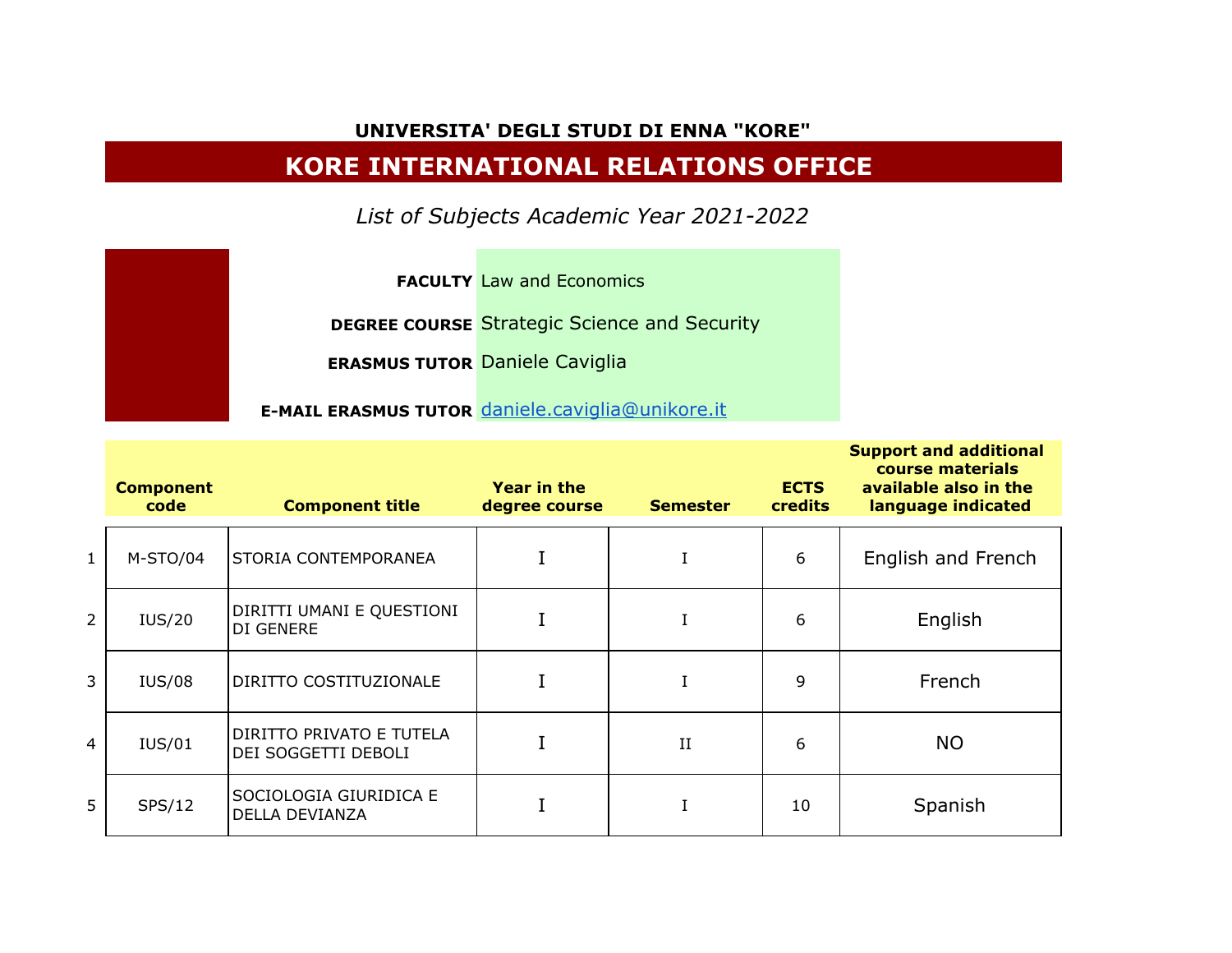| 6              | <b>SPS/04</b> | SCIENZA POLITICA E<br>DELL'AMMINISTRAZIONE                       | I           | $\rm II$    | 6  | English             |
|----------------|---------------|------------------------------------------------------------------|-------------|-------------|----|---------------------|
| $\overline{7}$ | SPS/06        | STORIA DELLE RELAZIONI<br>INTERNAZIONALI                         | $\mathbf I$ | $\rm II$    | 9  | English and French  |
| 8              | $M-PSI/05$    | PSICOLOGIA SOCIALE E<br><b>GIURIDICA</b>                         | I           | $\rm II$    | 8  | English             |
| $\overline{9}$ | SECS-P/01     | ECONOMIA POLITICA                                                | II          | $\rm II$    | 6  | English             |
| 10             | ISU/17        | DIRITTO PENALE                                                   | II          | Yearly      | 12 | English             |
| 11             | IUS/16        | DIRITTO PROCESSUALE<br>PENALE E TUTELA DEI DIRITTI<br>DEI MINORI | II          | Yearly      | 12 | English             |
| 12             | IUS/13        | DIRITTI INTERNAZIONALE E<br>DEI CONFLITTI ARMATI                 | II          | $\mathbf I$ | 9  | English and Spanish |
| 13             | IUS/14        | DIRITTO DELL'UNIONE<br><b>EUROPEA</b>                            | II          | $\mathbf I$ | 6  | English             |
| 14             |               | LINGUA INGLESE                                                   | II          | $\rm II$    | 6  | English             |
| 15             | IUS/10        | L'AMMINISTRAZIONE<br>DELL'ORDINE PUBBLICO E<br>DELLA SICUREZZA   | II          | $\rm II$    | 8  | English             |
| 16             | IUS/21        | DIRITTO PUBBLICO<br><b>COMPARATO</b>                             | III         | $\rm II$    | 6  | English and Spanish |
| 17             | M-GGR/02      | <b>GEOPOLITICA</b>                                               | III         | $\rm II$    | 6  | English             |